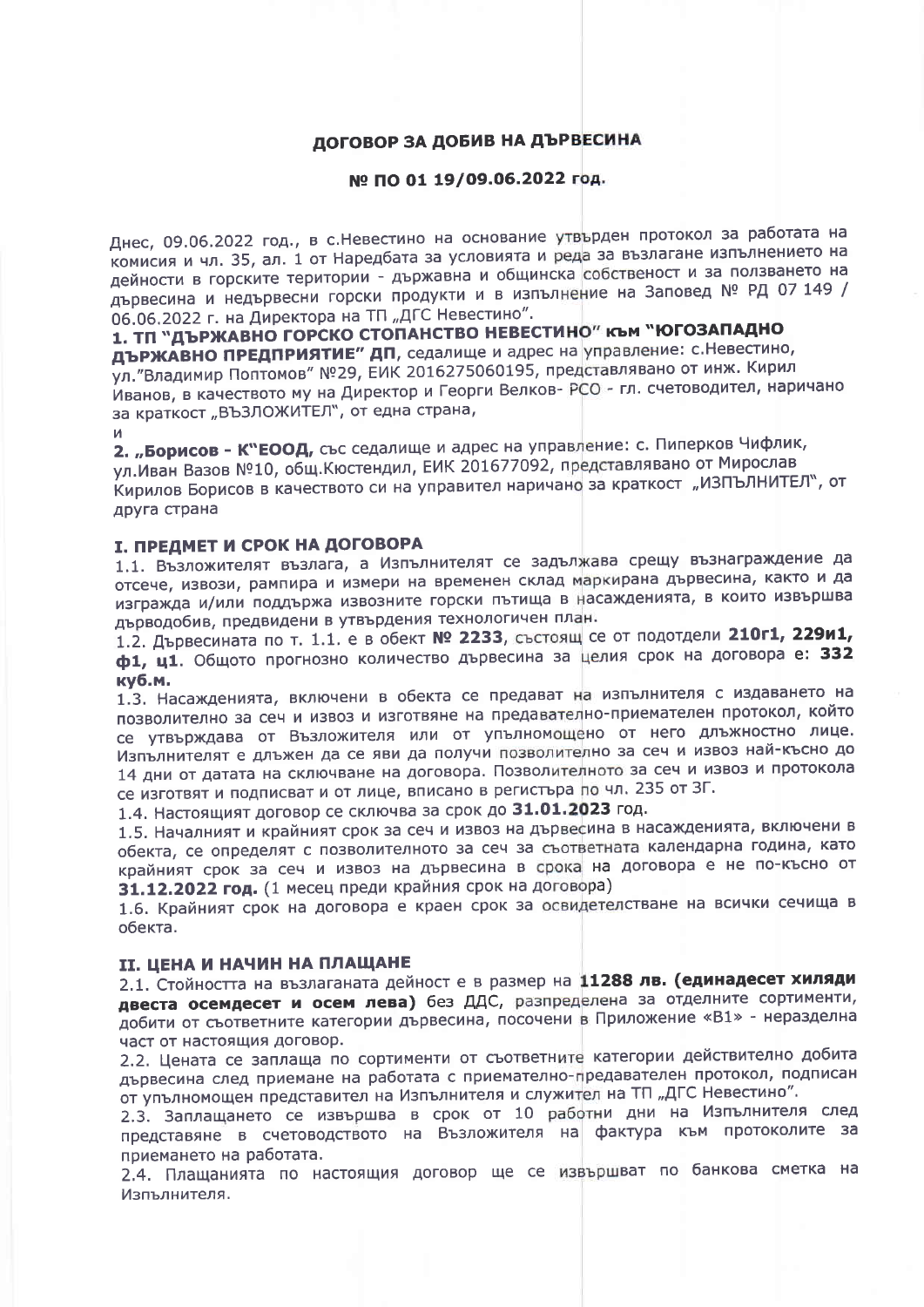2.5. При установяване на недовършени работи, както и на работи с недостатъци, Възложителят има право да спре предоставянето на средства до тяхното отстраняване.

# **III. ПРАВА И ЗАДЪЛЖЕНИЯ НА ВЪЗЛОЖИТЕЛЯ**

3.1. ВЪЗЛОЖИТЕЛЯТ има право да:

3.1.1. Осъществява текущ контрол по изпълнението на договора, без да възпрепятства ИЗПЪЛНИТЕЛЯ за спазването на технологичните изисквания и правомерното извършване на дейностите, като дава задължителни указания в писмена форма и препоръки на ИЗПЪЛНИТЕЛЯ при констатирани пропуски по изпълнение на възложената работа.

3.1.2. Издава разпореждания за временно спиране или цялостно прекратяване на дейностите, свързани с изпълнение на възложената работа, в следните случаи:

3.1.2.1. Нарушения на Закона за горите (ЗГ) или свързаните с него подзаконови нормативни актове;

3.1.2.2. Неспазване изискванията на действащите стандарти за качество на дървесината  $(BAC)$ :

3.1.2.3. Неспазване на изискванията на Закона за здравословни и безопасни условия на труд (33БУТ);

3.1.2.4. Неспазване на противопожарните и други изисквания;

3.1.2.5. Форсмажорни обстоятелства по смисъла на § 1, т. 23 от Допълнителните разпоредби на Наредбата за условията и реда за възлагане изпълнението на дейности в горските територии - държавна и общинска собственост, и за ползването на дървесина и недървесни горски продукти (НУРВИДГТДОСПДНГП).

3.1.3. Спре временно извоза на дървесина от насажденията до временните складове при преовлажнени почви и условия, предразполагащи увреждане на горските извозни пътища.

3.1.4. Спре временно изпълнението на договора по време на брачния период на определени със Закона за лова и опазване на дивеча (ЗЛОД) видове дивеч в насаждения от обекта.

3.1.5. Заявява писмено на ИЗПЪЛНИТЕЛЯ добиването на допълнителни специални асортименти дървесина.

3.1.6. Инициира с писмена покана приемането на извършената от ИЗПЪЛНИТЕЛЯ работа при налични количества дървесина на временен склад.

3.1.7. Поиска от ИЗПЪЛНИТЕЛЯ за негова сметка да осъществи изпълнението на определените в договора технологични и качествени показатели при констатирани отклонения.

3.1.8. Предложи на ИЗПЪЛНИТЕЛЯ допълнително споразумение за извършване на добива на допълнително инвентаризирани количества дървесина в насажденията, предмет на договора, при наличие на обективни причини, удостоверени от компетентни органи, налагащи промяна във вида или интензивността на сечта. В този случай се запазват договорените единични цени по асортименти дървесина за съответното насаждение.

3.1.9. Промени обекта на договора като изключи насаждения, в които сечта не е започнала, при отказ от страна на ИЗПЪЛНИТЕЛЯ да извърши добива на дървесина в тях в случаите на т. 3.1.8, като заплати на ИЗПЪЛНИТЕЛЯ само действително извършената дейност.

3.1.10. Спре временно изпълнението на договора по време на гнездовия период на видовете птици съгласно специализирания доклад за гори с висока консервационна стойност на територията на ВЪЗЛОЖИТЕЛЯ и изискванията на националния FSC стандарт за отговорно управление на горите и опазване на растителния и животинския свят.

#### 3.2. ВЪЗЛОЖИТЕЛЯТ е длъжен да:

3.2.1. Предаде на ИЗПЪЛНИТЕЛЯ или оправомощено от него лице и в присъствието на регистрирания му по чл. 235 от 3Г лесовъд маркирани за сеч и с положени на терена граници (съгласно Наредба № 8 от 2011 г. за сечите в горите (ДВ, бр. 64 от 2011 г.) насажденията, предмет на договора, от които ще се добива дървесината. Предаването на насажденията се извършва с подписването на двустранен предавателно-приемателен протокол в срок до 10 дни преди началото на изпълнението на дейностите в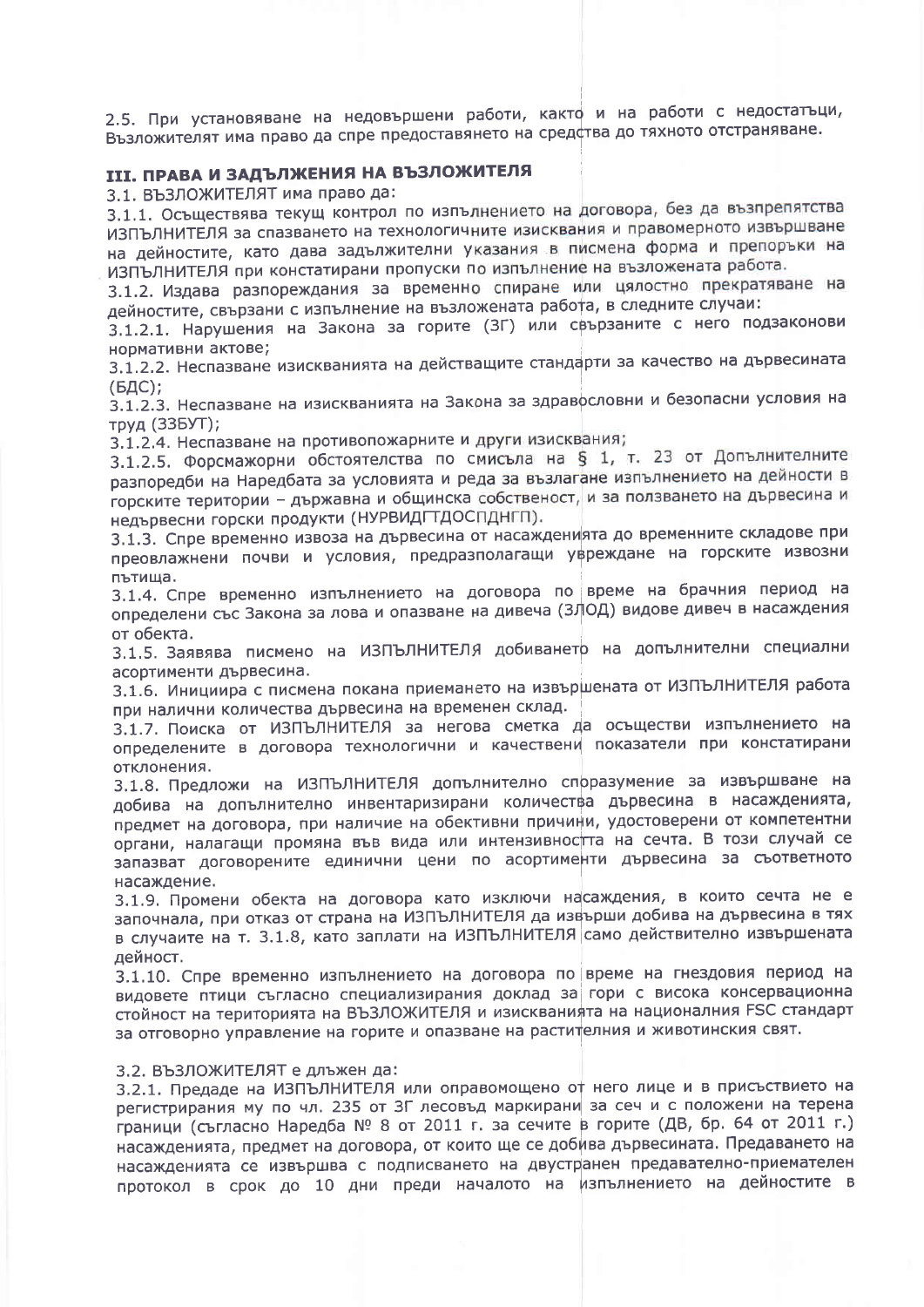съответствие с определения график по т. 5.1.15 и не пф-малко от 3 (три) работни дни преди започване на сечта. При изразено желание от страна на ИЗПЪЛНИТЕЛЯ, ВЪЗЛОЖИТЕЛЯТ е длъжен да предаде всички насаждения, включени в обекта, в 10дневен срок от постъпване на искането.

3.2.2. Предаде позволителните за сеч и утвърдените технологични планове за добив на дървесина за всички насаждения, включени в обекта, едновременно с подписване на предавателно - приемателните протоколи по т. 3.2.1.

3.2.3. Осигури на ИЗПЪЛНИТЕЛЯ достъп до насажденията и временните складове, включени в обекта, чрез проходимост на горските пътища в държавните горски територии за превозни средства с висока проходимост и за декларираната при проведената процедура техника.

3.2.4. Следи за правилното провеждане на сечта и извоза на дървесината, съгласно утвърдения технологичен план, правилното й разкройване по асортименти, съгласно БДС, като и за недопускане на повреди по стоящия дървостой, уплътняване на влажни и меки почви, повреди и ерозия на извозните пътища и просеки.

3.2.5. Дава задължителни указания и препоръки на ИЗПЪЛНИТЕЛЯ в писмена форма при констатирани пропуски по изпълнение на възложената работа.

3.2.6. Осигури свой представител за приемане на действително добитото и извозено на временен склад количество дървесина в 3 (три)-дневен срок след отправена от ИЗПЪЛНИТЕЛЯ писмена покана или не по-малко от веднъж месечно при добита дървесина на временен склад, за което се подписва двустранен предавателноприемателен протокол.

3.2.7. Заплати на ИЗПЪЛНИТЕЛЯ извършената работа в срок не по-късно от 10 (десет) работни дни от датата на представяне на издадена от него фактура, в размер и по начин, уговорени в договора.

3.2.8. Разглежда и утвърждава, при установена необходимост, предложени от ИЗПЪЛНИТЕЛЯ изменения в технологичните планове за добив на дървесина от насажденията, включени в обекта.

3.2.9. Уведоми ИЗПЪЛНИТЕЛЯ писмено в 3-дневен срок от настъпване на форсмажорни обстоятелства по смисъла на § 1, т. 23 от допълнителните разпоредби на НУРВИДГТДОСПДНГП, както и при уважени реституционни претенции, водещи до невъзможност за работа в насажденията, предмет на договора, и да приложи доказателства за това. В тези случаи страните подписват допълнително споразумение, с което уреждат настъпилите промени.

3.2.10. Освидетелства сечището в определения срок, като отбелязва и констатираните пропуски и нарушения при изпълнение на горскостопански дейности в обекта.

3.2.11. Удължи срока на договора, в случай, че е наложил временно спиране на дейността на основание т. 3.1.2.5, 3.1.3 и 3.1.4., с времето, за което е наложено преустановяване на дейността.

3.2.12. Инструктира преди започване на дейността регистрирания по чл. 235 от ЗГ лесовъд и работниците на ИЗПЪЛНИТЕЛЯ чрез отговорника по охрана на труда при ВЪЗЛОЖИТЕЛЯ за основните и специфичните трудови рискове за обекта, проверява документите, удостоверяващи правоспособност на лицата, извършващи сеч и извоз на дървесина с горска техника, и съхранява копия от тях в досиетата на насажденията. За удостоверяване на информираността им инструктираните лица подписват инструктажен формуляр по образец. При неспазване на изискванията съгласно инструктажа Възложителят може да издава разпореждания за временно спиране на дейностите до изпълнение на условията.

3.2.13. Упражнява контрол за използването на защитна екипировка при извършване на дейността, като най-малко веднъж месечно попълва лист за проверка по образец. При констатирани несъответствия при повече от 3 проверки ВЪЗЛОЖИТЕЛЯТ информира териториалната дирекция на Изпълнителна агенция "Главна инспекция по труда". Работниците, които не са оборудвани със защитна екипировка и лични предпазни средства съгласно минималните изисквания, не се допускат на работа в сечището.

# **IV. ПРАВА И ЗАДЪЛЖЕНИЯ НА ИЗПЪЛНИТЕЛЯ**

4.1. ИЗПЪЛНИТЕЛЯТ има право да: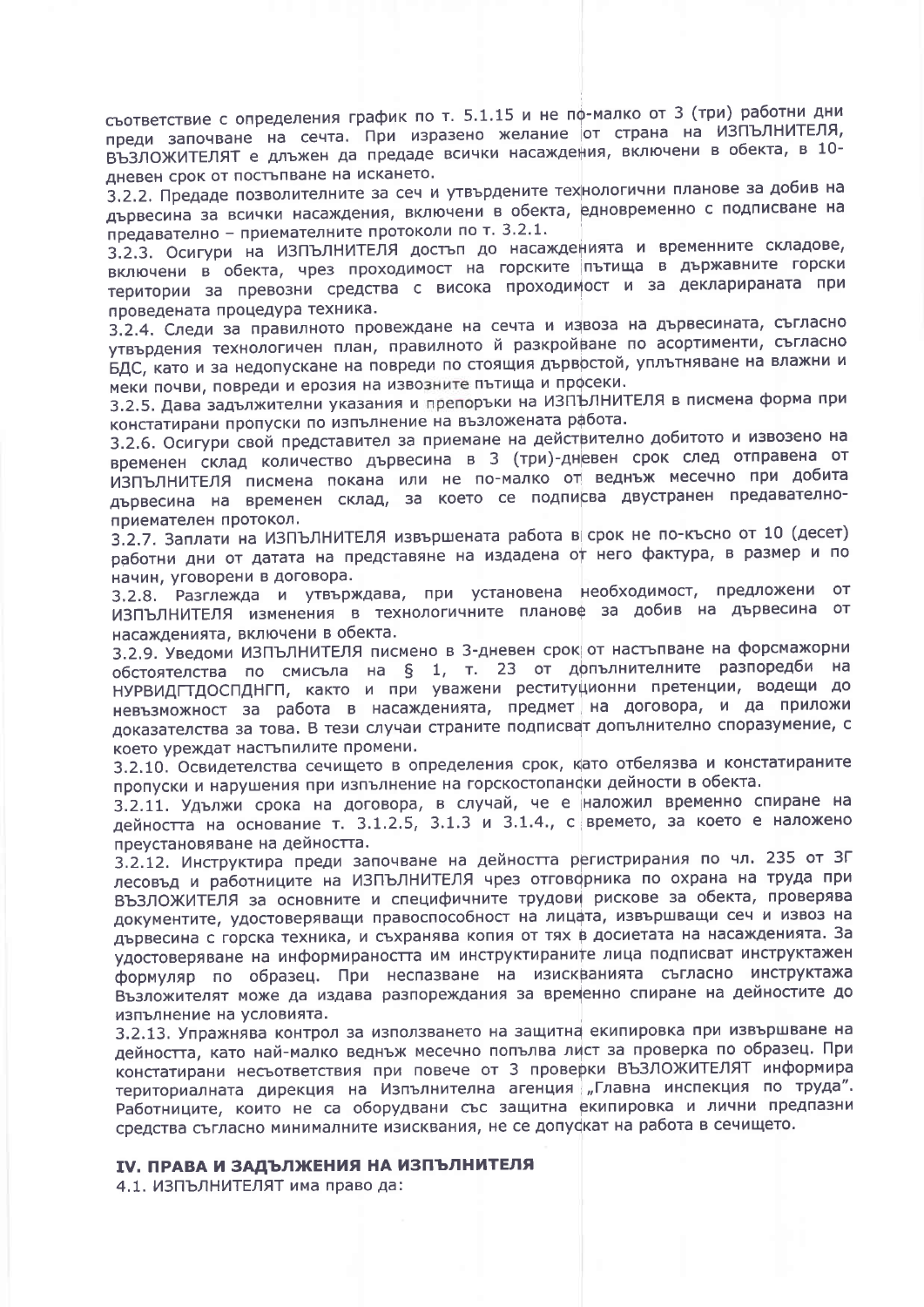4.1.1. Изисква приемането на възложената работа в договорените срокове.

4.1.2. Получи договореното възнаграждение в размера и в сроковете, уговорени в договора.

4.3. Получи необходимото съдействие за изпълнение на работата (предаване на насажденията, включени в обекта, получаване на позволителните за сеч, подписване на приемателно-предавателни протоколи и технологични планове).

4.1.4. Поиска от ВЪЗЛОЖИТЕЛЯ сечта в насажденията, предмет на договора, да бъде временно спряна, в случай, че техническото изпълнение при маркирането на дърветата за сеч не съответства на изискванията на чл. 50, ал. 2 и 3 от Наредба № 8 от 2011 г. за сечите в горите до отстраняването на несъответствията.

4.1.5. Заменя подизпълнителите си, ако предварително е посочил ползването на такива за осъществяване на дейността в обекта и при условие, че новите подизпълнители отговарят на изискванията, определени в процедурата.

4.1.6. Заяви писмено промяна на одобрените от ВЪЗЛОЖИТЕЛЯ технологични планове за добив на дървесина от насажденията, включени в обекта

4.1.7. Откаже да добие допълнително заявените от ВЪЗЛОЖИТЕЛЯ специални асортименти дървесина.

## 4.2. ИЗПЪЛНИТЕЛЯТ е длъжен да:

4.2.1. Осигури присъствието на служителя си, регистриран за упражняване на частна лесовъдска практика в следните случаи:

4.2.1.1. за подписване от негова страна на предавателно-приемателните протоколи за предаване на насажденията;

4.2.1.2. за получаване на позволителните за сеч и на технологичните планове за добив на дървесина в тях в 10-дневен срок преди началото на изпълнението на дейностите в съответствие с определения график по т. 4.2.15 и минимум 3 (три) работни дни преди започване на сечта:

4.2.1.3. при извършване на проверки от компетентни органи, след уведомяване за предстоящи такива;

4.2.1.4. при освидетелстване на сечищата и съставянето на протоколи за това.

4.2.2. Създаде необходимата организация и осигури съответното техническо оборудване за извършване на възложеното по договора, съгласно декларираното при проведената процедура.

4.2.3. Представи на ВЪЗЛОЖИТЕЛЯ при сключване на договора писмена информация за всички лица, които ще извършват дейностите по договора, както и за настъпилите промени в хода на изпълнение на дейността. При промени в състава на наетите по трудово правоотношение лица (лицензиран лесовъд и/или работници по дърводобива) ИЗПЪЛНИТЕЛЯТ е длъжен в 3-дневен срок от настъпване на промяната да представи списък на лицата и справка от НАП за актуално състояние на действащите трудови договори.

4.2.4. Извърши качествено възложените дърводобивни дейности и да почисти сечищата по указания в позволителните за сеч начини и в определените в тях срокове, както и да опазва стриктно околната среда (прилежащите територии в и извън Обекта) по време на изпълнение на договора.

4.2.5. Присъства лично или да осигури свой упълномощен представител за приемане на добитата на временен склад дървесина, за което се изготвя и подписва двустранен предавателно-приемателен протокол за приемане на извършената работа.

4.2.6. Отсича само определените за сеч дървета по цялата площ от насажденията в обекта и извърши възложените дейности, съгласно одобрения технологичен план за добив на дървесина за конкретното насаждение, като не оставя неотсечени маркирани дървета.

4.2.7. Направи за своя сметка предвидените в технологичния план извозни пътища.

4.2.8. Поддържа за своя сметка извозните пътища в насажденията от обекта, след съгласуване на мероприятията с ВЪЗЛОЖИТЕЛЯ, както и да съхранява горските пътища в съответствие с разпоредбите на Наредба № 4 от 2013 г. за защита на горските територии срещу ерозия и порои и строеж на укрепителни съоръжения (ДВ, бр. 21 от 2013 г.) и други нормативни актове, като за целта спазва и следните изисквания: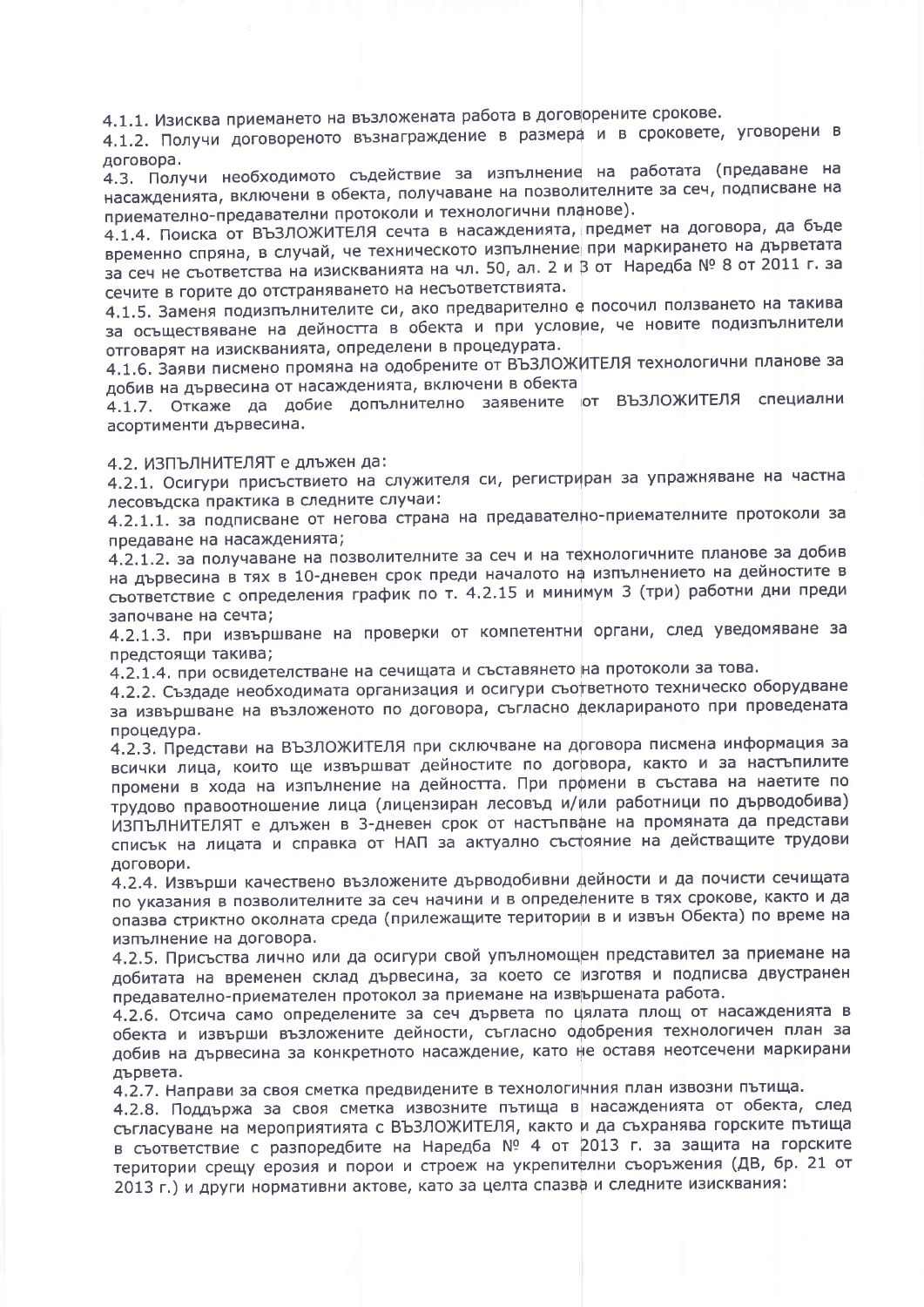4.2.8.1. на технологичните планове и указанията на служителите на Възложителя по изпълнение на добива и извоза на повалената дървесина за недопускане на уплътняване на влажни и меки почви, повреда и ерозия на извозните просеки и пътища;

4.2.8.2. при продължително влошени атмосферни условия - завишена влажност, да преустановява изпълнението на горскостопанската дейност, включително след предписания на служители на Възложителя, както и при други предпоставки, които допринасят за допускане на повреди от ерозия и уплътняване на почвите;

4.2.8.3. да изгражда за своя сметка подходи, необходими за усвояване на дървесината в насажденията, съгласно технологичния план, като съхранява и опазва създадените горски пътища до обекта, където се извършва сечта и извоза.

4.2.8.4. да съхранява и опазва хидротехническите съоръжения и всички подземни и надземни съоръжения, намиращи се в и в близост до насажденията, включени в обекта.

4.2.9. Разкройва най-рационално добитата дървесина, с оглед получаване на максимален обем ценни асортименти по действащите стандарти за качество на дървесината (БДС).

4.2.10. Добива допълнително заявените от ВЪЗЛОЖИТЕЛЯ специални асортименти дървесина, при постигнато споразумение.

4.2.11. Не допуска нараняване на стоящия дървостой по време на извършване на дейността по добив и извоз на дървесината.

4.2.12. Спазва изискванията на действащите нормативни документи за техническа безопасност и охрана на труда и носи пълна отговорност при злополука с наети от него лица. ИЗПЪЛНИТЕЛЯТ е длъжен да направи инструктаж за осигуряване на здравословни и безопасни условия на труд на наетите от него лица срещу подпис и да им предостави защитна екипировка и лични предпазни средства в съответствие с изискванията на нормативната уредба и оценката на риска за съответната работна позиция.

4.2.13. Не възпрепятства контрола по изпълнение на договора и предоставя на ВЪЗЛОЖИТЕЛЯ информация, необходима за осъществяването му.

4.2.14. Не предоставя на трети лица извършването на добива на дървесината, включена в насажденията, предмет на договора, с изключение на посочените от него полизпълнители.

4.2.15. Предава изпълнението на възложената работа по тримесечия и минимални количества, както следва:

|  | <b>TPUMECEЧИЯ</b> |           | <b>ОБЩО</b> |
|--|-------------------|-----------|-------------|
|  | III               | <b>IV</b> |             |
|  | 200               | 100       | 332         |

4.2.16. При обективна невъзможност за предаване на договореното по т. 4.2.15 количество дървесина, поради форсмажорни обстоятелства по смисъла на § 1, т. 23 от допълнителните разпоредби на Наредбата, водещи до невъзможност за работа в насажденията, ИЗПЪЛНИТЕЛЯТ е длъжен да уведоми ВЪЗЛОЖИТЕЛЯ писмено в 3 (три)дневен срок от настъпване на събитието и да приложи доказателства за това. Обстоятелствата се отразяват на място с двустранен протокол. В тези случаи страните подписват допълнително споразумение, с което уреждат настъпилите промени.

4.2.17. Постави информационни табели по образец в насажденията, в които се извършва добив на дървесина, на основание чл. 52, ал. 5 от НУРВИДГТДОСПДНГП.

4.2.18. Спазва стриктно и други изисквания на Закона за горите и свързаните с него други актове, регламентиращи опазването, стопанисването и ползването на горите, както и на действащите актове за противопожарна безопасност в горите.

4.2.19. Започне добива на дървесина не по-късно от 14 дни от датата на издаване на съответното позволително за сеч, освен при форсмажорни обстоятелства по смисъла на § 1, т. 23 от ДР на НУРВИДГТДОСПДНГП, за които е длъжен да уведоми Възложителя в тридневен срок и да приложи доказателства.

4.2.20. Преди започване на добива на дървесина да осигури свой представител за определяне на трасето и установяване на състоянието на пътя/пътищата, по които ще се транспортира дървесината до излаз на общинска или републиканска пътна мрежа, като за целта се изготвя и подписва двустранен протокол, придружен със скица на трасето.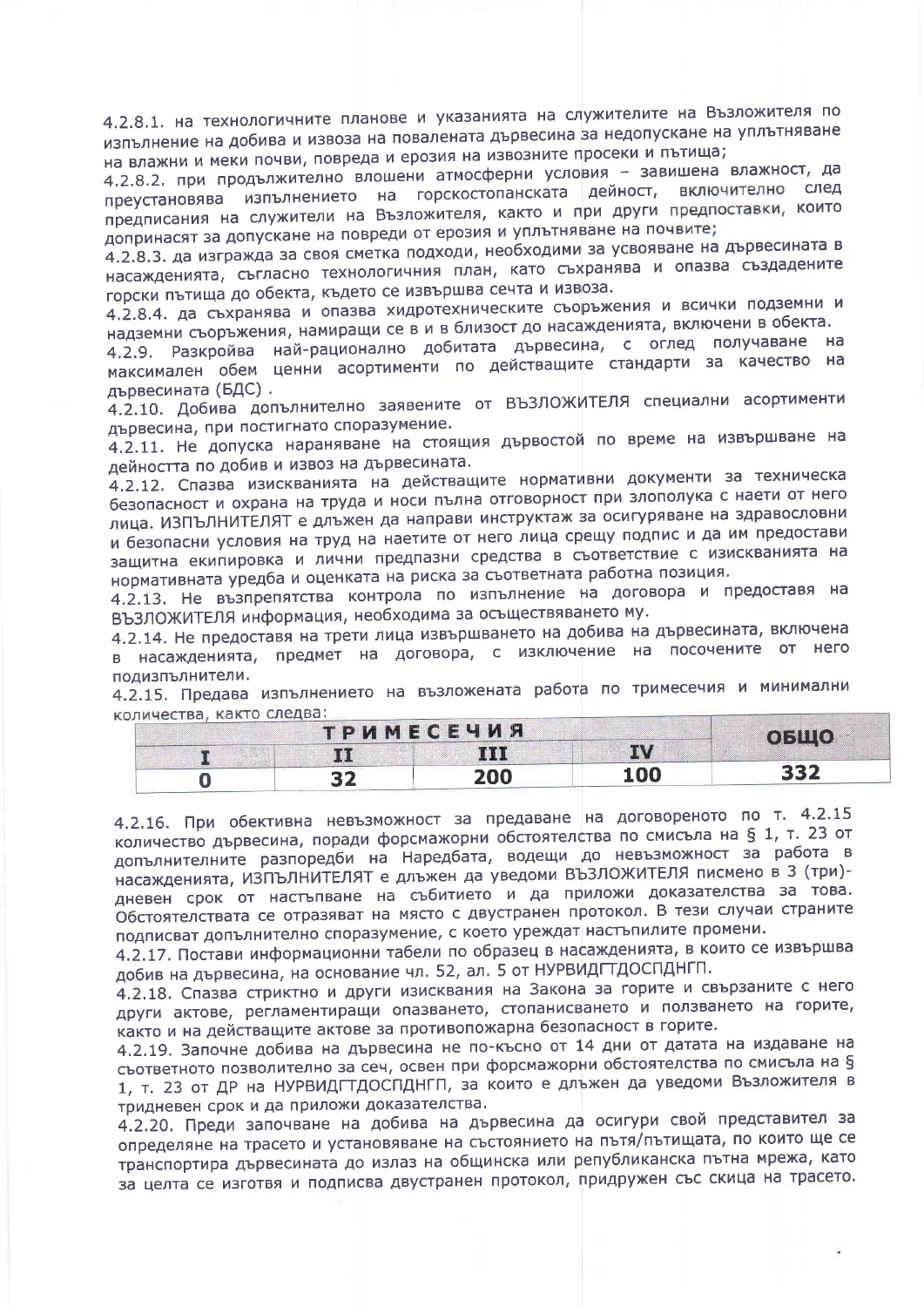При условие, че определеното трасе преминава по път/пътища, които не са държавна собственост, същото се съгласува с общината по местонахождението им. Изпълнителят е длъжен да транспортира дървесината единствено по определеното трасе. След започване на добива на дървесина Изпълнителят е длъжен ежемесечно да осигурява свой представител за извършване на оглед на трасето на пътя/пътищата и установяване на текущото им състояние, като при констатиране на различия от първоначално установеното трасе Изпълнителят е длъжен да възстанови нарушените участъци.

4.2.21. При възникване на горски пожар в обекта или в близост до него да участва в гасенето му за своя сметка; да инструктира и/или запознава своите работници, служители, посетители и други лица с противопожарните мерки и изисквания за опазване на горите от пожари; да разпорежда и съдейства на своите работници и служители да участват в пожарогасенето; да предоставя при поискване собствени спасителни, пожарогасителни, съобщителни, превозни и други налични средства, необходими за пожарогасенето.

#### **V. СЪОБЩЕНИЯ**

5.1. Всички съобщения и уведомления, включително и за разваляне на договора, ще се извършват в писмена форма (чрез препоръчана поща, електронна поща, факс или на ръка в деловодството на ТП "ДГС Невестино").

5.2. При промяна на адреса за кореспонденция на някоя от страните по договора, същата е длъжна в 3-дневен срок да информира другата страна, в противен случай кореспонденцията ще бъде изпращана на адреса, посочен от страната по договора, като същата ще се счита получена независимо от това дали действително е достигнала до съответната страна.

#### **VI. ГАРАНЦИЯ ЗА ИЗПЪЛНЕНИЕ**

6.1. Гаранцията за изпълнение на договора е в размер на 5% от достигнатата стойност на обекта 564лв., като същата представлява парична сума или банкова гаранция, издадена в полза на ТП "ДГС Невестино", валидна до освобождаването й след изрично писмено известие от ТП "ДГС Невестино.". Условие за връщане на гаранцията в цялост е освидетелстване на всички сечища в обекта без забележки от страна на Възложителя и възстановяване на трасето на пътя/пътищата в първоначалното му състояние преди започване на добива на дървесина.

6.2. Възложителят освобождава гаранцията за изпълнение без да дължи лихви за периода, през който средствата законно са престояли при него.

## **VII. ПРЕКРАТЯВАНЕ НА ДОГОВОРА**

7.1. Договорът се прекратява:

7.1.1. с изтичане срока на договора

7.1.2. по взаимно съгласие на страните, изразено в писмена форма;

7.1.3. с едностранно писмено уведомление от ВЪЗЛОЖИТЕЛЯ, без да дължи обезщетение за пропуснати ползи, когато по време на действието на договора се установи, че:

7.1.3.1. ИЗПЪЛНИТЕЛЯТ или подизпълнителите му вече не отговарят на някое от изискванията на ВЪЗЛОЖИТЕЛЯ в резултат на настъпила промяна в обстоятелствата;

7.1.3.2. ИЗПЪЛНИТЕЛЯТ е подписал декларация с невярно съдържание при провеждането на конкурса за възлагане на дейността;

7.1.3.3. ИЗПЪЛНИТЕЛЯТ е допуснал неотстраними отклонения от определените с договора срокове, технологични и качествени показатели за извършване на съответната дейност, включително такива, допуснати от подизпълнителите;

7.1.3.4. Дейността се извършва от подизпълнители, които не отговарят на изискванията на чл. 18 от НУРВИДГТДОСПДНГП;

7.1.3.5. В случаите по т. 3.1.2.1 до 3.1.2.4.;

7.1.3.6. При отказ от страна на ИЗПЪЛНИТЕЛЯ да извърши добива на дървесина, в случаите на т. 3.1.9 от договора, след като сечта в насажденията е започнала, като заплати на ИЗПЪЛНИТЕЛЯ само действително извършената дейност.

7.2. С едностранно писмено уведомление от всяка една от страните, те могат да прекратят договора поради обективни причини - форсмажорни обстоятелства по смисъла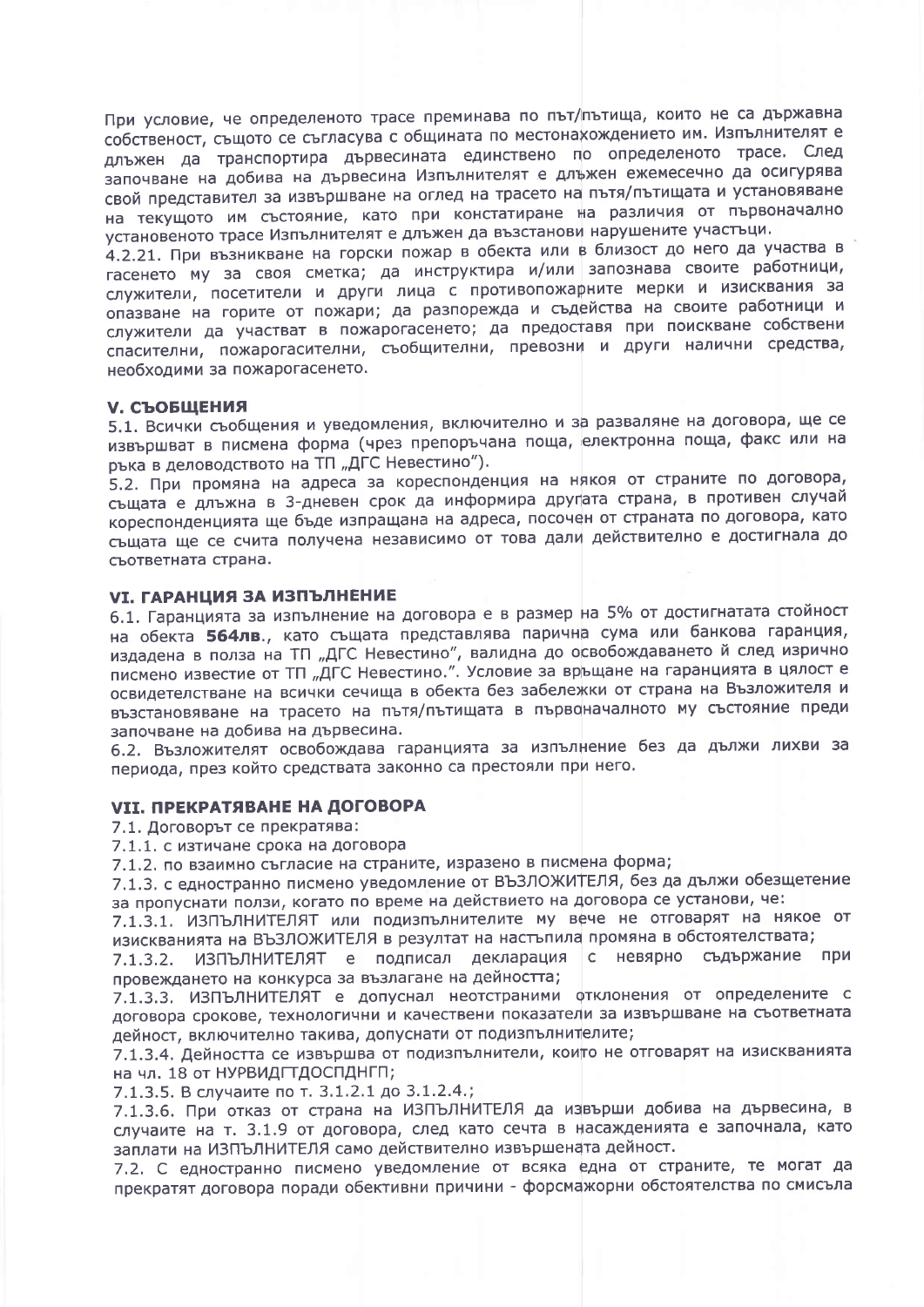на § 1, т. 23 от ДР на НУРВИДГТДОСПДНГП, както и реституционни претенции, възникнали след сключването му, в резултат на които неговото изпълнение е обективно невъзможно. В този случай ВЪЗЛОЖИТЕЛЯТ заплаща на ИЗПЪЛНИТЕЛЯ реално добитите количества дървесина, като внесената от ИЗПЪЛНИТЕЛЯ гаранция за изпълнение на договора се освобождава, а страните не си дължат неустойки и престации за пропуснати ползи.

7.3. ВЪЗЛОЖИТЕЛЯТ може да прекрати договора с едностранно писмено уведомление, без да дължи обезщетение за пропуснати ползи, в следните случаи:

7.3.1. За виновно неизпълнение на графика за добив по т. 4.2.15.

7.3.2. ИЗПЪЛНИТЕЛЯТ е допуснал отстраними отклонения от определените с договора технологични и качествени показатели за извършване на съответната дейност, включително такива, допуснати от подизпълнителите, които не желае да отстрани за своя сметка.

7.3.3. Изпълнителят не започне сеч в насаждението в 14-дневен срок от датата на издаване на съответното позволително за сеч.

7.3.4. Изпълнителят не се яви да получи позволително за сеч за което и да е насаждение, включено в обекта в срока, указан в т. 4.2.1.2.

7.3.5. Изпълнителят транспортира дървесината извън определеното трасе или не възстановява нарушени участъци на пътя/пътищата, по които транспортира дървесина от обекта.

7.4. ИЗПЪЛНИТЕЛЯТ може да прекрати договора с едностранно писмено уведомление, като внесената от него гаранция за изпълнението му се възстановява в срок от 5 работни дни, в случай, че ВЪЗЛОЖИТЕЛЯТ виновно не изпълни задължението си:

7.4.1. по т. 3.2.1. и 3.2.2.;

7.4.2. по т. 3.2.3. - в срок по-дълъг от 30 дни от датата на издаване на първото позволително за сеч за насаждение в обекта. В този случай страните не си дължат взаимни престации, а внесената от ИЗПЪЛНИТЕЛЯ гаранция за изпълнение на договора, се възстановява в срок от 5 работни дни.

## **VIII. САНКЦИИ И НЕУСТОЙКИ**

8.1. Страните по договора не носят отговорност и не дължат неустойки за пълно или частично неизпълнение на задълженията си по него, ако то се дължи на форсмажорни обстоятелства по смисъла на § 1, т. 23 от ДР на НУРВИДПТДОСПДНГП, уважени реституционни претенции и непреодолима сила и други обстоятелства, възникнали след сключването му, в резултат на които неговото изпълнение е обективно невъзможно.

8.2. ВЪЗЛОЖИТЕЛЯТ дължи на ИЗПЪЛНИТЕЛЯ неустойка за виновно неизпълнение на някое от задълженията си по договора, в следните случаи:

8.2.1. по т. 3.2.1. до 3.2.3. - неустойка в размер, равен на гаранцията за изпълнение на договора, преизчислена за съответното насаждение, за което ВЪЗЛОЖИТЕЛЯ не е изпълнил задължението си;

8.2.2. по т. 3.2.6. - неустойка в размер на 10 на сто от стойността на услугата за добива на неприетата отсечена и извозена на временен склад дървесина;

8.2.3. За неспазване на определения срок по т. 3.2.7. - неустойка в размер на законната лихва върху дължимата сума за срока на просрочието.

8.3. ИЗПЪЛНИТЕЛЯТ дължи на ВЪЗЛОЖИТЕЛЯ неустойка за виновно неизпълнение на задълженията си по договора, в следните случаи:

8.3.1. по т. 4.2.1. - неустойка в размер, равен на внесената от него гаранция за изпълнение на договора, преизчислена за съответното насаждение, за което ИЗПЪЛНИТЕЛЯ не е изпълнил задължението;

8.3.2. по т. 4.2.8. - неустойка в размер на стойността за възстановяване на нанесените повреди, освен в случаите, когато ги отстрани за собствена сметка в срока на действие на договора;

8.3.3. по т. 4.2.9. - неустойка в размер, равен на 30 на сто от стойността на услугата за добива на тази дървесина;

8.3.4. по т. 4.2.15. - неустойка в размер, равен на 20 на сто от стойността на услугата за добива на неотсечената и неизвозена на временен склад дървесина спрямо графика за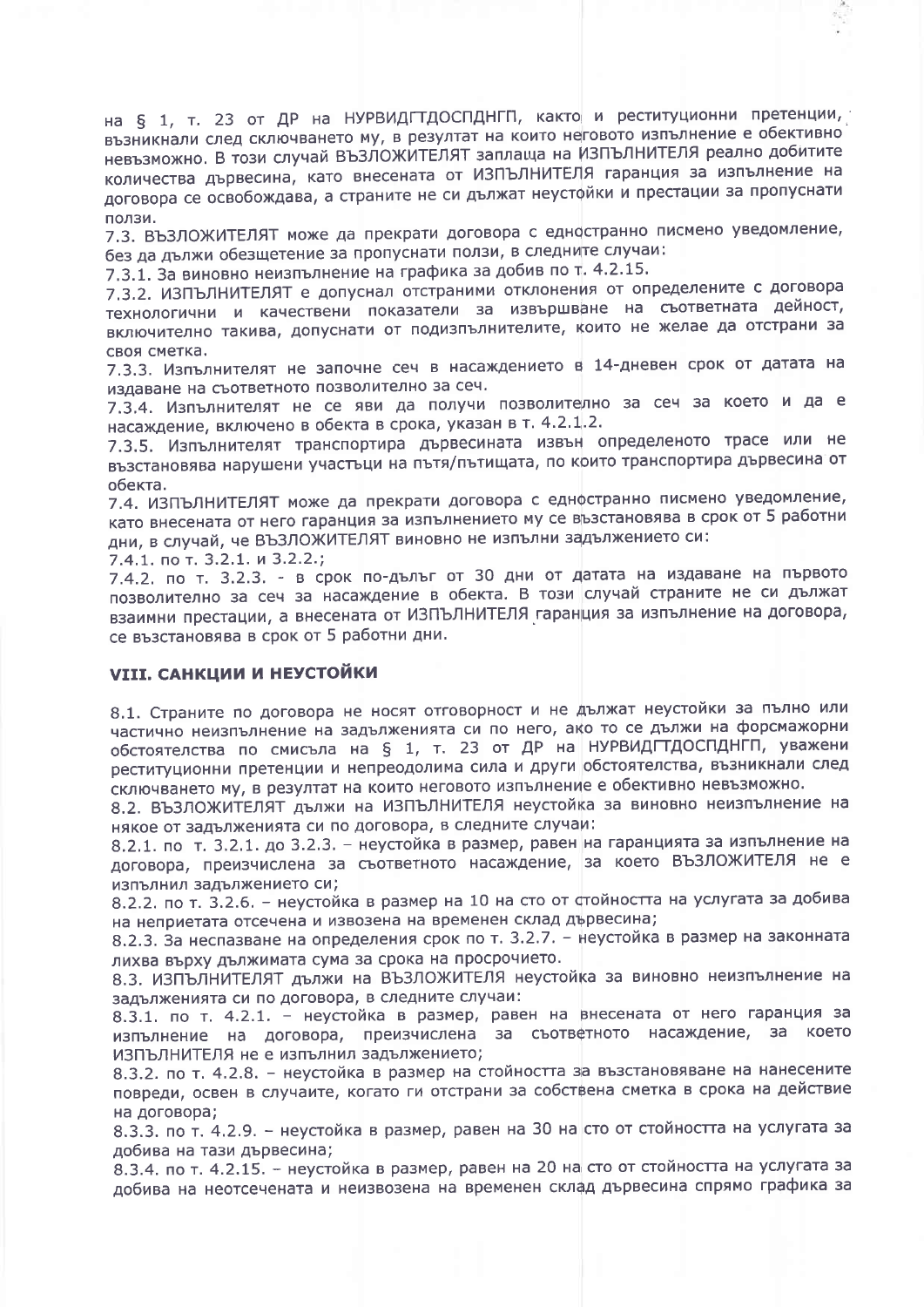съответното тримесечие, изчислена на база на цената на обезличен кубичен метър по договора.

..<br>8.3.5. по т. 4.2.19. - неустойка в размер на 0.5 на сто върху стойността на сечта и извоза на съответното позволително за всеки просрочен ден, но не повече от 5 на сто.

8.4. За неизпълнение на други задължения по договора, ВЪЗЛОЖИТЕЛЯТ може да задържи внесената от ИЗПЪЛНИТЕЛЯ гаранция за изпълнение като неустойка по договора. ИЗПЪЛНИТЕЛЯТ не се освобождава от отговорността за възстановяване на ВЪЗЛОЖИТЕЛЯ на реално претърпените от него вреди, в случай, че размерът на неустойката не покрива същите, когато по-високият размер на вредите бъде установен по съдебен ред.

8.5. ВЪЗЛОЖИТЕЛЯТ не дължи обезщетение за нанесени от ИЗПЪЛНИТЕЛЯ на трети лица щети в резултат на изпълнението на предмета на договора. Нанесените щети са за сметка на ИЗПЪЛНИТЕЛЯ.

## **IX. ДОПЪЛНИТЕЛНИ РАЗПОРЕДБИ**

9.1. Настоящият договор влиза в сила от датата на подписването му от страните. Изменение на клаузите на договора се допускат само по взаимно съгласие на страните.

9.2. Въпросите, възникнали при прилагането на този договор, се решават по взаимно съгласие между страните. В случай, че това се окаже невъзможно, на основание чл. 117, ал. 2 от ГПК страните се съгласяват, че всички спорове, породени от този договор или отнасящи се до него, включително спорове, породени или отнасящи се до неговото тълкуване, недействителност, неизпълнение или прекратяване, както и спорове за попълване на празноти в договора или приспособяването му към нововъзникнали обстоятелства, ще бъдат решавани от компетентния съд по седалището на ТП "ДГС Невестино" съобразно правилата за родова подсъдност.

9.3. За неуредените в договора случаи се прилагат разпоредбите на българското законодателство.

Настоящият договор се изготви в два еднообразни екземпляра - по един за всяка от страните.

ЗА ИЗПЪЛНИТЕЛЯ: ЗА ВЪЗЛОЖИТЕЛЯ:  $Gen 2n 2$ Com. 20. 2 **YNPAB** ДИРЕКТ /Миро /инж.Киг **ГЛАВЕН** /Георги **ЮРИСКС** /Мария